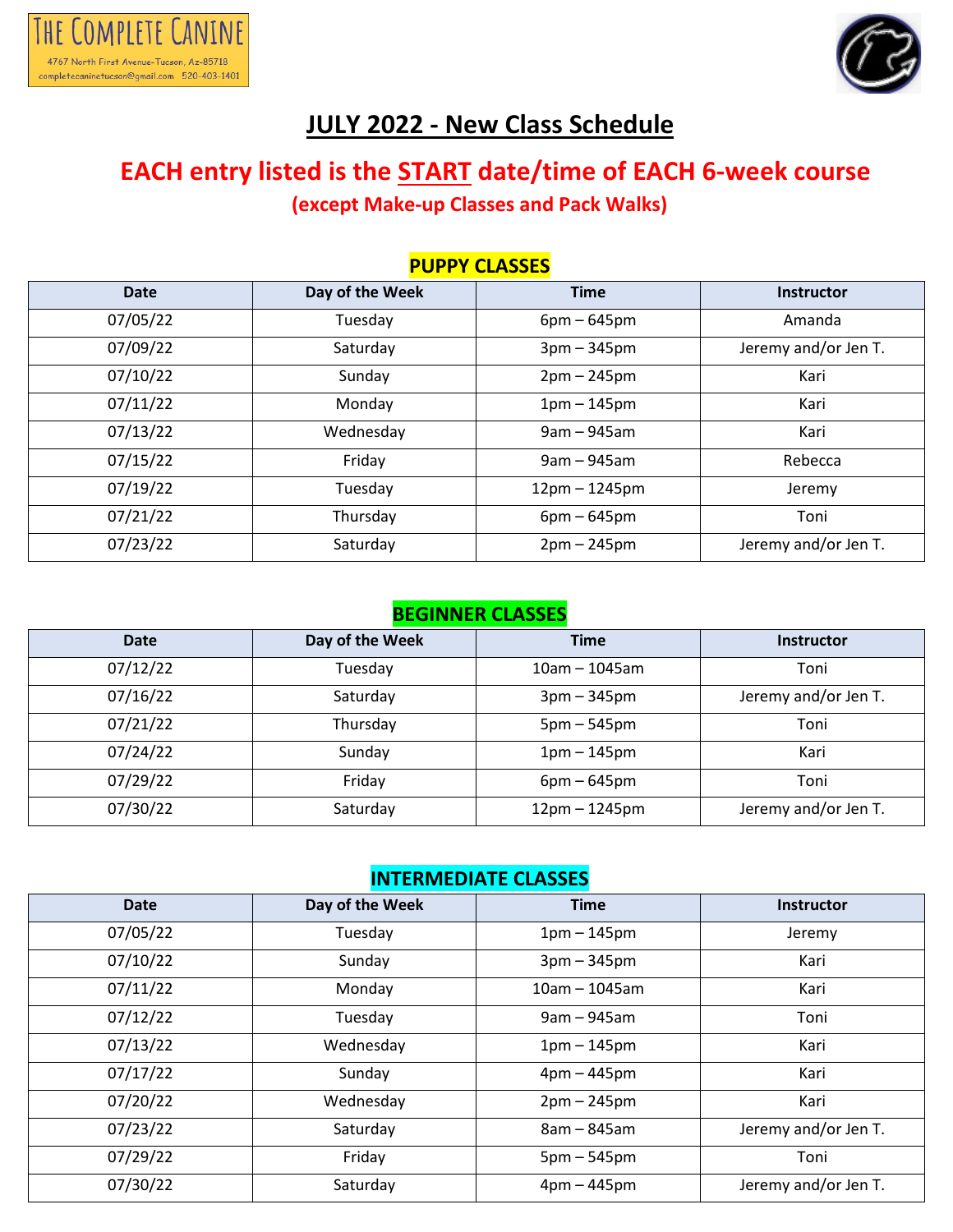

# **JULY 2022 - New Class Schedule Continued**

# **EACH entry listed is the START date/time of EACH 6-week course**

**(except Make-up Classes and Pack Walks)**

#### **ADVANCED CLASSES**

| <b>Date</b> | Day of the Week | <b>Time</b>     | <b>Instructor</b>    |
|-------------|-----------------|-----------------|----------------------|
| 07/02/22    | Saturday        | $9am - 945am$   | Jeremy and/or Jen T. |
| 07/05/22    | Tuesday         | $5pm - 545pm$   | Amanda               |
| 07/06/22    | Wednesday       | $10am - 1045am$ | Kari                 |
| 07/12/22    | Tuesday         | $11am - 1145am$ | Toni                 |
| 07/15/22    | Friday          | $11am - 1145am$ | Jeremy               |
| 07/20/22    | Wednesday       | $3pm - 345pm$   | Kari                 |
| 07/21/22    | Thursday        | 7pm - 745pm     | Toni                 |
| 07/23/22    | Saturday        | $11am - 1145am$ | Jeremy and/or Jen T. |
| 07/24/22    | Sunday          | $12pm - 1245pm$ | Kari                 |

#### **THERAPY TEAM CLASSES**

| <b>Date</b> | Day of the Week | <b>Time</b>         | <b>Instructor</b>    |
|-------------|-----------------|---------------------|----------------------|
| 07/16/22    | Saturday        | $10$ am - $1045$ am | Jeremy and/or Jen T. |

#### **TRICKS CLASSES**

| <b>Date</b> | Day of the Week | <b>Time</b>     | <b>Instructor</b>    |
|-------------|-----------------|-----------------|----------------------|
| 07/09/22    | Saturday        | $10am - 1045am$ | Jeremy and/or Jen T. |

#### **MAKE-UP CLASSES**

| <b>Date</b> | Day of the Week | <b>Time</b>            | <b>Instructor</b>      |
|-------------|-----------------|------------------------|------------------------|
| 07/01/22    | Friday          | $4pm - 445pm$          | Toni                   |
| 07/05/22    | Tuesday         | $8am - 845am$          | Toni                   |
| 07/08/22    | Friday          | $4pm - 445pm$          | Toni                   |
| 07/12/22    | Tuesday         | $8am - 845am$          | Toni                   |
| 07/15/22    | Friday          | $4pm - 445pm$          | Toni                   |
| 07/19/22    | Tuesday         | 8am - 845am            | Toni                   |
| 07/22/22    | Friday          | $4pm - 445pm$          | Toni                   |
| 07/26/22    | Tuesday         | <b>NO MAKEUP CLASS</b> | <b>NO MAKEUP CLASS</b> |
| 07/29/22    | Friday          | $4pm - 445pm$          | Toni                   |